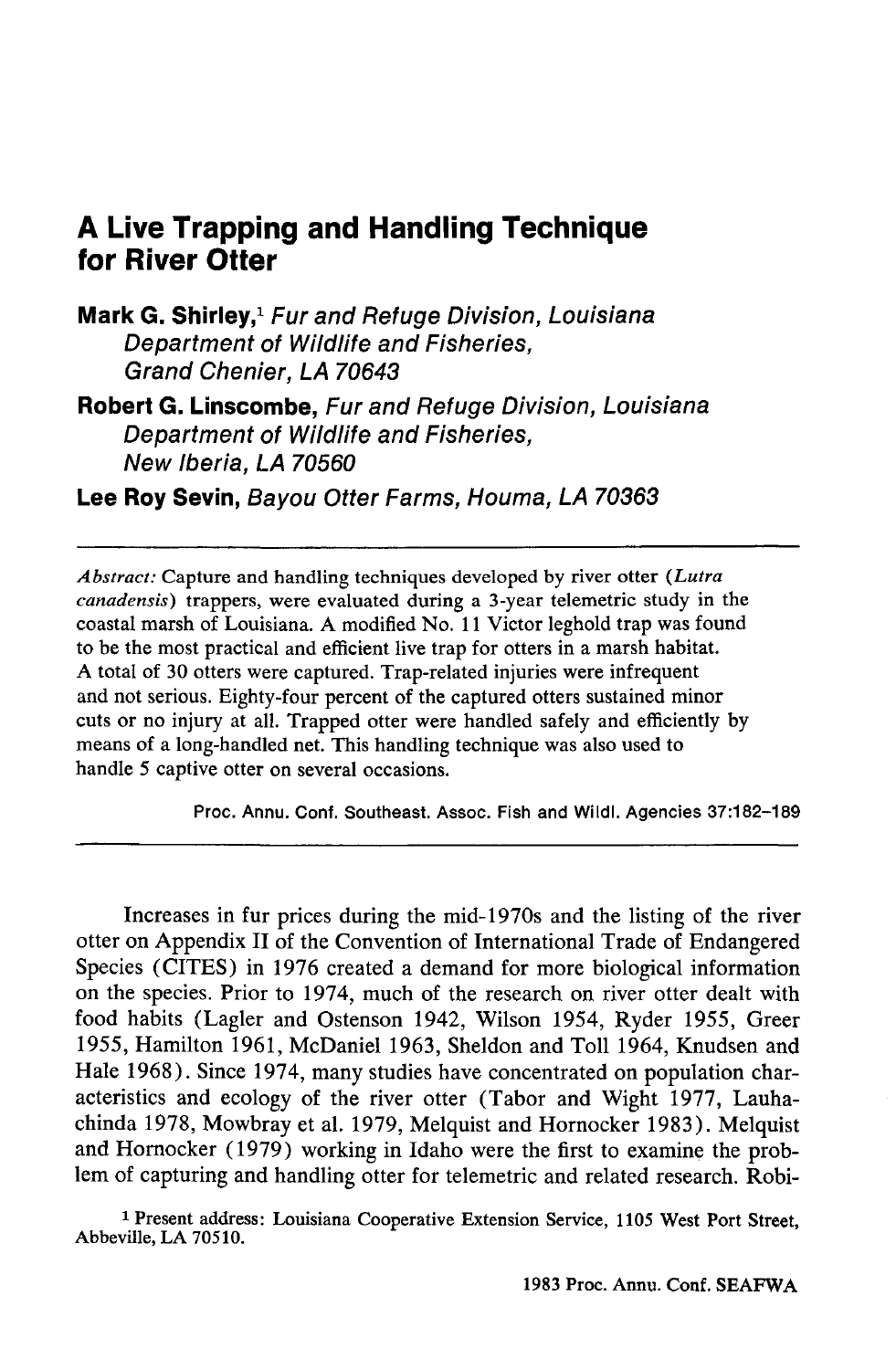cheaux and Linscombe (1979), working with coastal furbearers, found a restraining snare to be the most efficient tool for handling all furbearers except the river otter.

In 1978, the International Association of Fish and Wildlife Agencies (IAFWA) reported 22 state agencies and 5 Canadian provinces were conducting otter research (Deems and Pursley 1978). During recent years, several states have initiated programs to restock otter. Colorado began restocking in 1976 (Harvey Donoho, pers. commun. 1981). Arizona and Missouri are currently involved in otter restocking projects.

In 1979, the Louisiana Department of Wildlife and Fisheries initiated a telemetric study of river otter activity and habitat preference in the coastal marsh of Southwest Louisiana. Live trapping and handling requirements of the study necessitated an investigation of techniques. The objective of this study was the evaluation of techniques that produce minimum stress or injury to the animal, are reasonably safe for the researcher, and are efficient in capturing and handling otter. This paper presents the results of this investigation. The manuscript was typed by M. Hebert with illustrations by J. Marte.

#### **Methods**

During the 1975-76 trapping season, the Louisiana Department of Wildlife and Fisheries began purchasing otter carcasses from trappers for a detailed life history study. Those trappers who were proficient in capturing otter were questioned concerning their trapping techniques.

Lee Roy Sevin, employed as a marsh land managed in Louisiana, has live-trapped and purchased live-trapped river otter for more than 25 years. Captured animals have been sold to zoos and, in recent years, they have been used in restocking programs in other states. The effectiveness of his techniques were evaluated by observing his operation and testing these techniques during the capture phase of our telemetric study. A radiography project requiring the handling of captive otter provided additional testing of the handling technique. Further evaluation of these techniques was accomplished by exchanging information with other wildlife biologists attempting the capture and handling of river otter.

The field work was conducted on Rockefeller Wildlife Refuge in southwestern Louisiana. The study area was classified as intermediate and brackish marsh by Chabreck and Linscombe (1978).

#### Capture

The leghold trap chosen for evaluation was the No. 11 Victor double longspring (Woodstream Corp., Lititz, Pennsylvania 17543). This type of trap is preferred by Louisiana trappers setting primarily for otter. Otter trappers reported that the trap held better than other kinds and Lee Roy Sevin reported minimal leg or foot damage on animals live-trapped for resale.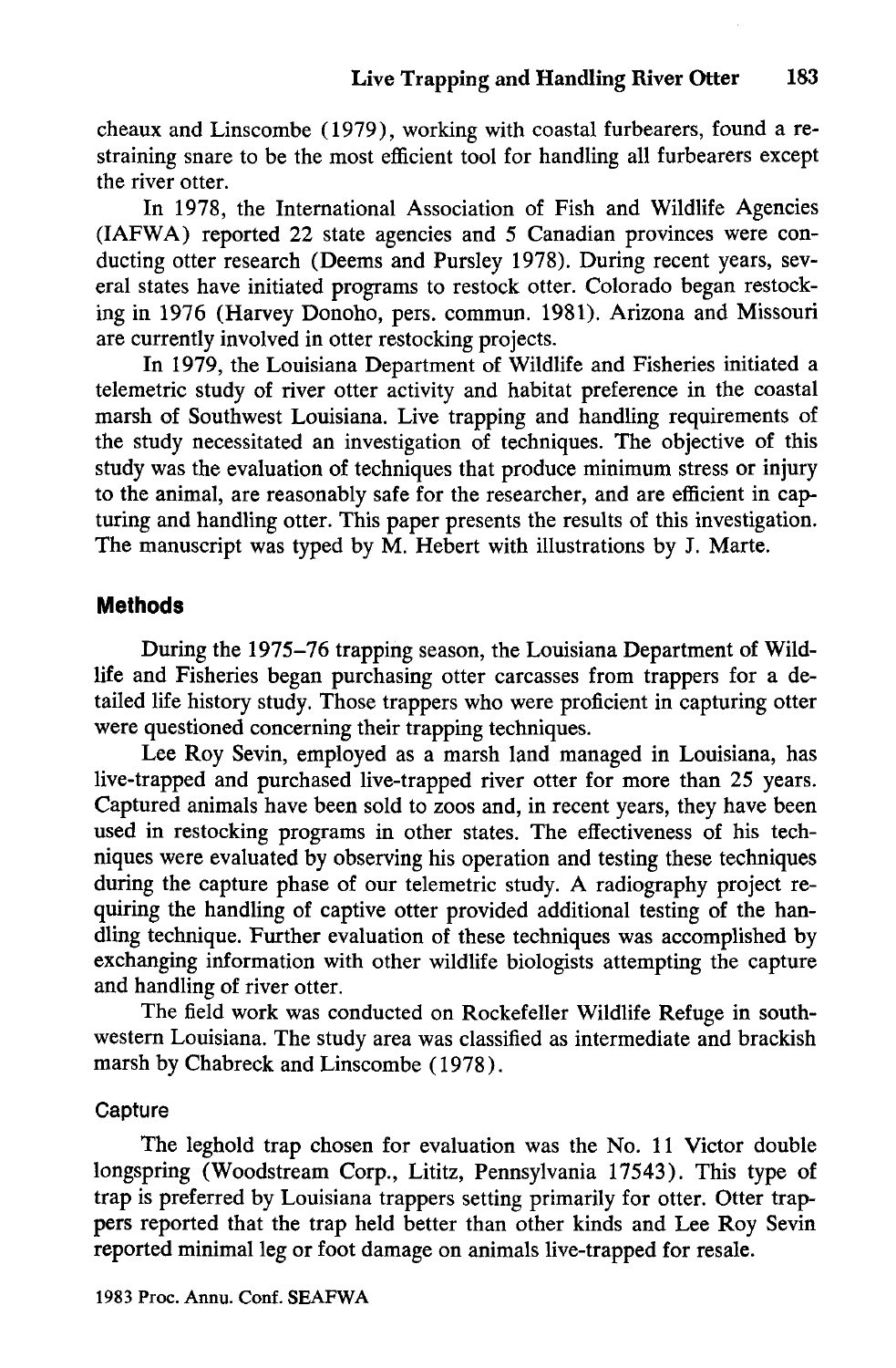

Figure 1. Modified No. 11 Victor trap showing the location of the swivel rivet and chain swivel.

Most trap-related injuries or escapes were associated with the trap becoming entangled with vegetation, allowing additional leverage for the animal to pull. In order to reduce the chance of injury or escape, several modifications were made to the No. 11 traps. Trap chains were attached by means of a swivel rivet located under the trap pan instead of on the spring. A swivel was also inserted in the chain 16 cm from the trap, allowing the trap to tum with the animal (Fig. 1). An extra length of chain was added to traps used in sets on steep banks so that trapped otter could get out of the water. Trap chain lengths varied from 60 cm to 1 m for traps used during the study. New traps with stronger springs reportedly caused more damage than l-year-old traps. Older traps had slightly weaker springs and were used as long as they continued to close quickly. New or stored traps were degreased and allowed to weather for at least 2 weeks prior to use. Trap stakes were made from forked, weathered tree limbs with the bark removed.

Trapping sites were selected by thoroughly scouting the area beforehand. Sites such as levee crossings, haul-outs, and trails leading from 1 pond to another were checked for otter signs. At promising sites, traps were set along the water's edge in 3 to 30 cm of water where otters would be climbing out of the water. The trap stake was also located underwater near the bank but away from any vegetation that might entangle the trap. Such water sets were preferred over dry sets because they were easier and faster to set and resulted in less site disturbance.

Live traps were used in this study because of the trap success reported by Melquist and Homocker (1979) with the Hancock trap (Hancock Live Trap Co., Hot Springs, South Dakota). The No. 208 double-door Tomahawk live trap  $(106.7 \times 38.1 \times 38.1 \text{ cm})$  was evaluated (Tomahawk Live Trap Co., Tomahawk, Wisconsin 54487). This trap was set in narrow runs where concealment was possible. Data on all traps were recorded and compiled during the study. Trap-related injuries were recorded as to severity of lacerations or broken bones.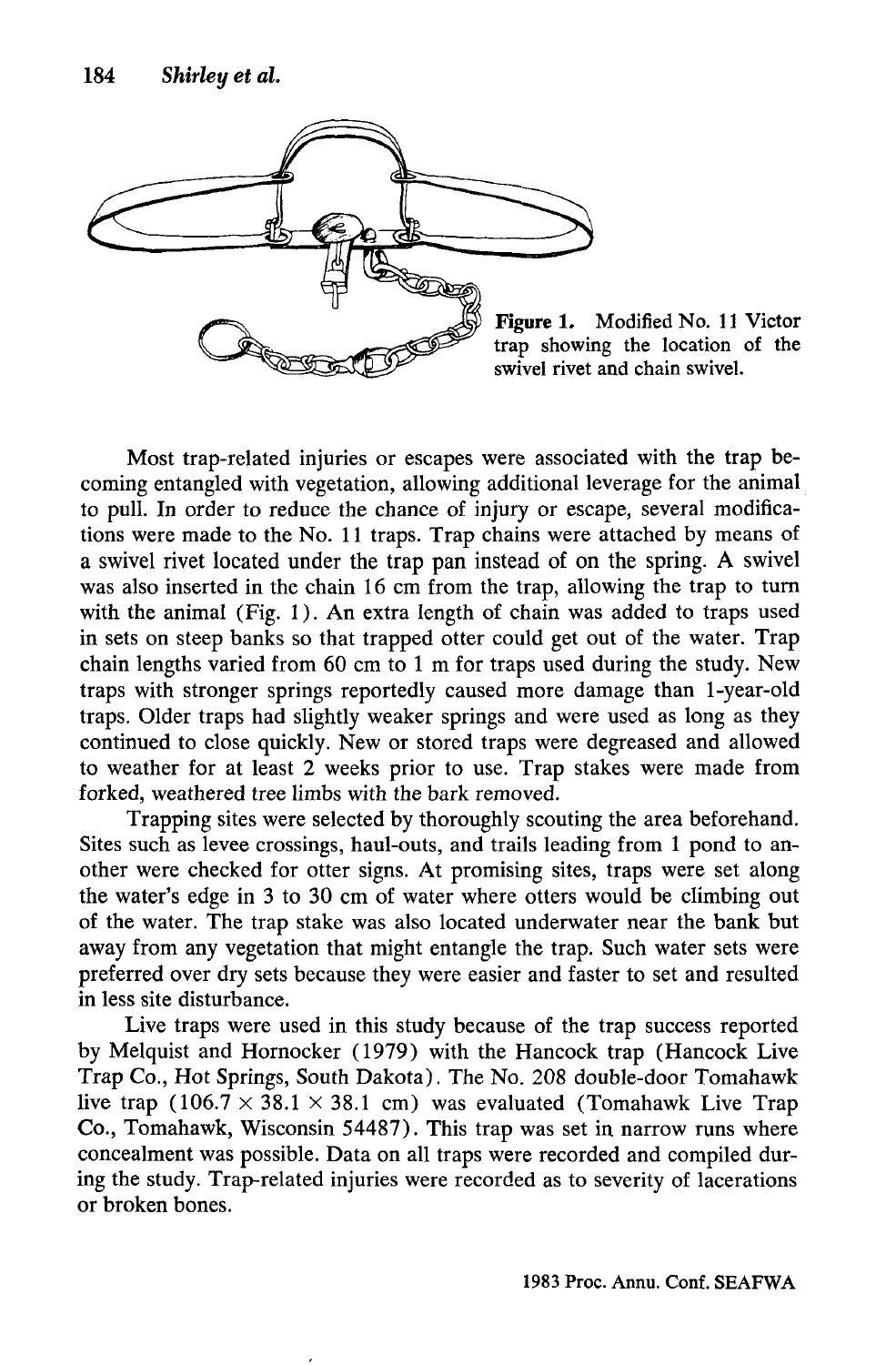Handling

The handling technique evaluated for otter was developed by Sevin and included the use of a heavy duty, long-handled net, a hook pole, a shield, and a holding cage. The net handle was made from a 2.0 m post-hole digger handle. The rim was 40.6 cm in diameter and made from a 1.3 em diameter steel rod. The netting was made of No. 42 treated nylon cord, 40.6 cm in diameter and 1.2 m deep with 3.8 em bar web size. A 1.2 m piece of rope was attached to the tail of the net. The hook pole was a 1.5-m-Iong shovel handle with a steel hook screwed into the end. The shield was a  $91.4 \times 91.4$ em piece of 9.5 mm thick plywood. A notch 3.8 cm wide and 12.7 em long was cut in the center of 1 side of the shield. The holding cage was made of 2.5 cm 12-gauge plastic-coated, welded wire. The dimensions of the cage were 1.2 m long, 61.0 cm wide, and 40.6 cm high. A  $25.4 \times 25.4$  cm doorway was cut in the center of 1 end. The overlapping door was hinged on top and measured  $35.6 \times 35.6$  cm. A No. 10 can (3.8 liters) was secured at the end opposite the door to provide water. The use of the net, hook pole, shield, and holding cage was evaluated with all animals captured during the telemetry study. The technique was further examined with captive animals that were radiographed periodically for 3 years.

## **Results**

### Capture

Field evaluation of leghold traps began in November 1979. Traps were checked daily during early morning hours. An average of 40 traps were set and run daily during the first season of the study. During the 1979-1980 season, 680 trap nights produced 8 otter (4 females, 4 males). During the 1980- 1981 season, a total of 2,150 trap nights produced 10 otter (l female, 9 males). A total of 3,779 trap nights in the 1981-1982 season produced 12 otter (2 females, 10 males). Calculation of an overall capture rate was not meaningful because the success rate varied from year to year (log likelihood ratio test,  $\chi^2 = 5.16$  with 2df,  $P = 0.08$ ).

Trapping success increased with the onset of cooler temperatures beginning in mid-December and extending through mid-February when trapping ceased. The capture rate was greater on nights when the minimum temperature fell below 10° C (log likelihood ratio test,  $\chi^2 = 10.8$  with 1df,  $P = 0.01$ ). Only 1 otter was caught out of 1,715 trap nights when the minimum temperature was higher than  $10^{\circ}$  C.

A total of 191 trap nights with the No. 208 Tomahawk live trap failed to produce a single capture. The concealment necessary to use this trap limited the number of sites where the trap could be set. Dense marsh vegetation and the lack of elevated slides also reduced the potential use of this trap or the Hancock trap.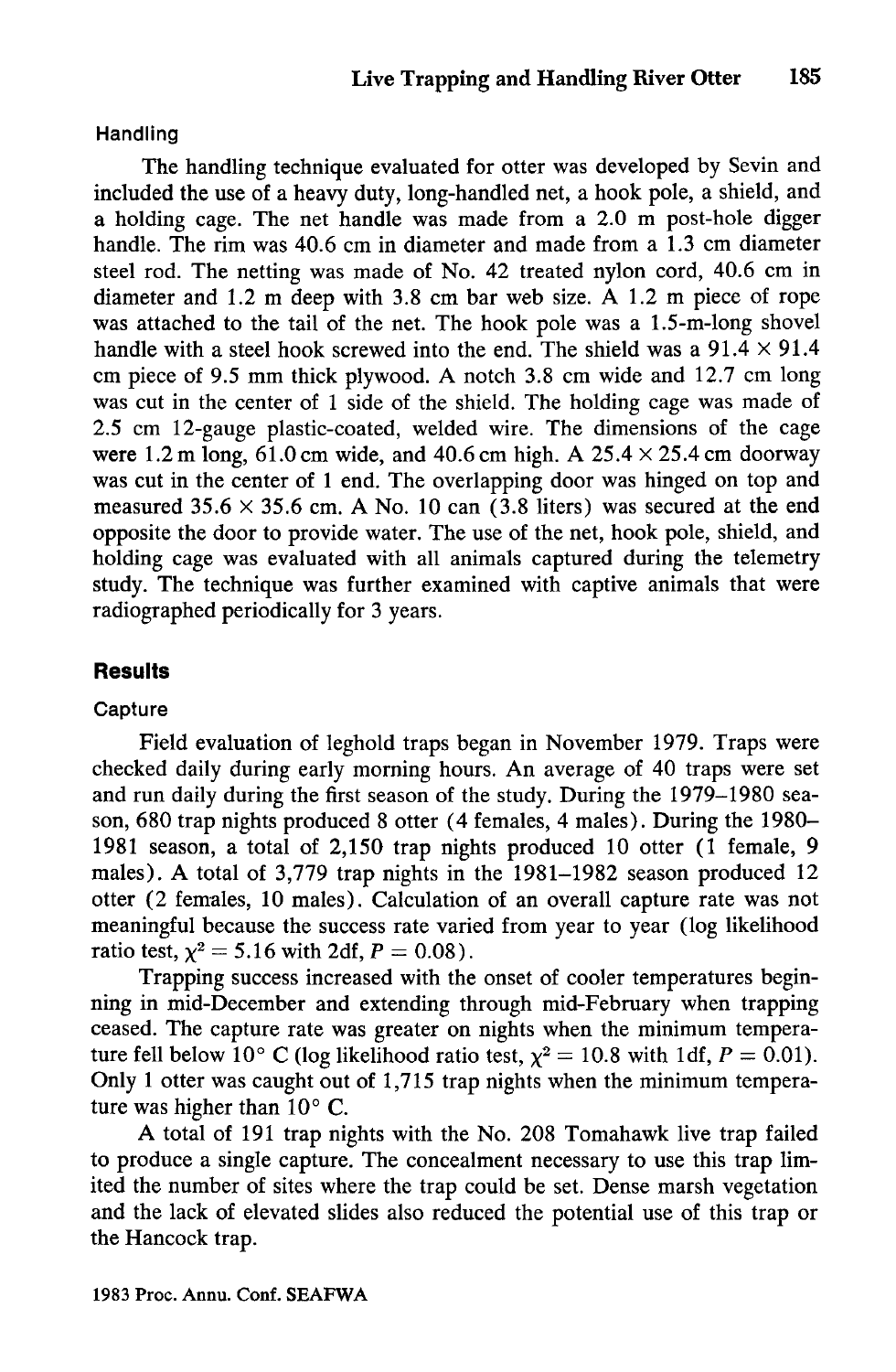

Figure 2. River otter restrained in handling net.

#### Handling

Once an otter was captured, it was essential to work as fast as possible to net the animal and thus prevent escape or injury. If working alone, the trapper first made ready the cage and shield and then approached the otter with the net and hook pole. The animal was scooped into the net and the net was twisted once to prevent escape. Next, the hook pole was hooked into a link of the chain close to the stake and the stake was pulled up. After the stake was removed from the chain, the net was twisted several times to further restrain the animal (Fig. 2). The otter was carefully dragged to a more suitable working area where the cage and shield had been left. The otter was allowed a little slack in the net and the notch of the shield was positioned over the trapped leg. With the shield held firmly in place, the net was untangled from the trap and the animal's foot was freed. Sometimes the trap was so tangled that the springs were difficult to compress by hand. A pair of large pliers were useful in this case. Once the trap was removed, the net was twisted several times before the shield was removed.

To transfer the otter to the cage, the rim of the net was positioned against the open doorway of the cage. The cage had to be backed up against something to prevent it from slipping while holding the net in place. Next, the tail rope of the net was used to twirl the otter and untwist the net. The net was held flush against the cage at all times. With the net untangled about it, the otter usually dashed into the cage. The net was kept over the doorway until the otter was distracted at the opposite end of the cage. The door was then closed, blocked with the foot, and secured with hog rings. The otter usually began fighting the cage at once. Several knots of rope dangling from the top of the cage provided the animal with an avenue to vent its aggression without injuring its teeth by biting at the cage. Covering the cage with a tarp often helped quiet the otter; however, adequate ventilation was essential to avoid hyperthermia.

The whole operation was expedited by having each step planned in advance and having all equipment available and ready. It was easier having 2 people working together in this endeavor, but not essential.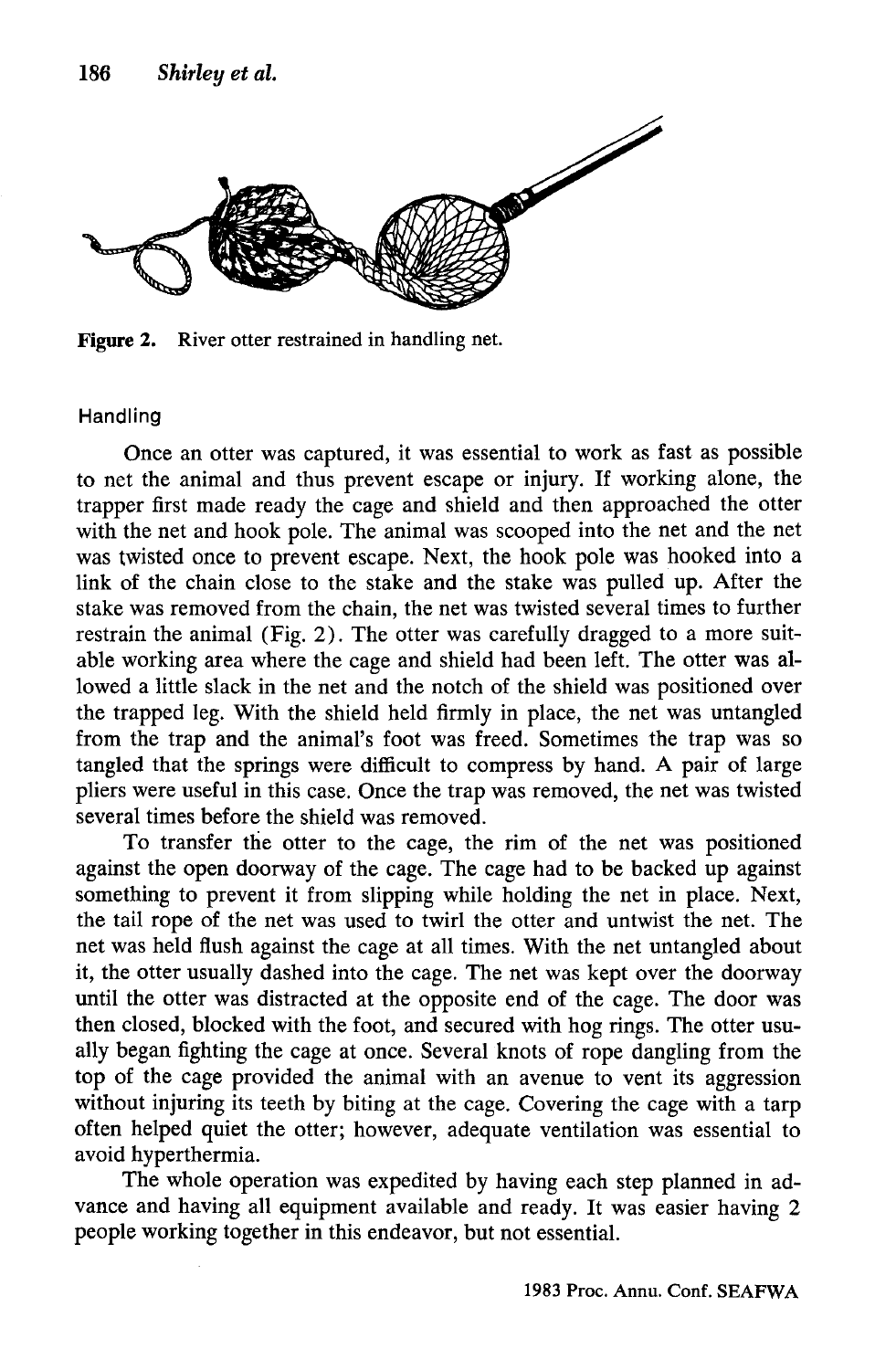To administer injections to caged otter, we again used the net. To accomplish this, the above procedure was reversed. The otter was first attracted to the end of the cage opposite the door. The net was quickly positioned in front of the open door of the cage. The animal was allowed to move into the net and it was twisted closed behind him. The net was twisted tight until the otter was curled up in a tight ball. The rim of the net was then flipped back around the otter to afford additional control of the animal. The injection was then administered.

During the 3 years of the telemetry study, 30 otter were captured and handled using these techniques. Both techniques proved to be practical, efficient, and safe for the handler and the otter.

This technique was also used for handling 5 captive known-age otter. These animals were removed from a large pen, placed in a holding cage, transported, and removed from the holding cage using the same basic handling technique. These 5 animals were handled successfully a total of 34 times during the radiography project.

#### Injury

Anesthetized otter were examined for injuries while undergoing telemetry implant surgery. The most serious trap-related injury encountered was broken toes. Sixteen percent of the captured otter experienced a broken toe. Most had only minor skin lacerations or no injury at all. By closing across the toes of the otter, the No. 11 trap avoided serious injuries. It has been our experience that larger-jawed traps, which close higher on the leg, tend to cause injuries which are more serious. Apparently, broken or lost toes are not critical to otter. During 1980–1981 and 1981–1982 trapping seasons,  $30\%$ of the 22 otter captured showed evidence of old, completely-healed trap scars with no apparent debilitation.

### **Discussion**

Sevin has used these techniques described for capturing and handling otter purchased from selected trappers during the open season for more than 25 years. These animals are held in captivity for a short time and then sold to a zoo or animal dealer. Prior to shipment, the animals are inspected by a veterinarian. They are usually inspected again on arrival at a zoo. Less than 10% of these animals are held back from shipment because of capture or handling injury. In the 25 years of operation, over 60 pregnant females have successfully given birth in captivity.

During the last 2 years, otter from Sevin have been used for restocking in Arizona and Missouri. The handling technique described was used by wildlife officials in both states. Reports indicate that 95 % of the animals received were in good condition and the handling techniques we suggested worked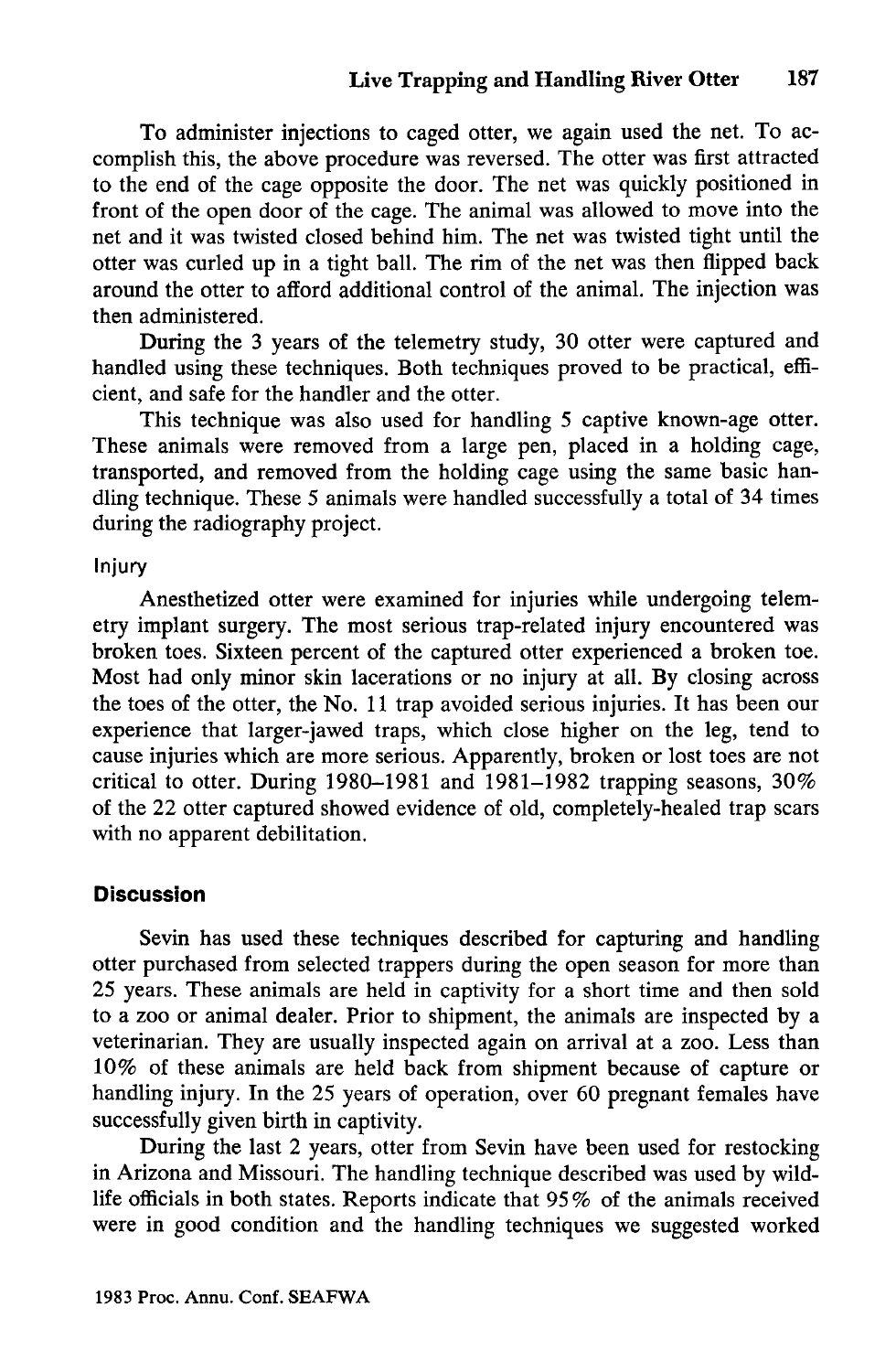very well (John Phelps, pers. commun. and Dave Erickson, pers. commun. 1982).

Researchers in East Texas in 1982 initiated an otter telemetry study using these recommended techniques for capturing and handling. Reports indicated success and satisfaction with the methods (Michael Foy, pers. commun.1983).

These techniques were developed by trial and error over a period of 25 years. They were evaluated by a number of biologists in several states. The results indicate these techniques offer an efficient and practical method for capturing and handling otter with minimal injury to the otter and reasonable safety for the handler. These techniques with slight modifications may be useful for other animals.

# **Literature Cited**

- Bishop, Y. M. M., S. E. Fiehberg, and P. W. Holland. 1975. Discrete multivariate analysis: theory and practice. Mass. Inst. Tech. Press. 557pp.
- Chabreck, R. H. and R. G. Linscombe. 1978. Vegetative type map of the Louisiana coastal marshes. La. Dep. of Wildl. and Fish., New Orleans.
- Deems, E. F. Jr. and D. Pursley, eds. 1978. North American furbearers: their management, research and harvest status in 1976. IntI. Assoc. of Fish and WildI. Agencies, College Park, Md. 171pp.
- Greer, K. R. 1955. Yearly food habits of the river otter in the Thompson Lakes region, northwestern Montana, as indicated by scat analyses. Am. MidI. Nat. 54:299-313.
- Hamilton, W. J. Jr. 1961. Late fall, winter and early spring foods of 141 otters from New York. N. Y. Fish and Game J. 8:106-109.
- Knudsen, G. J. and J. B. Hale. 1968. Food habits of otters in the Great Lakes region. J. Wildl. Manage. 32:89-93.
- Lagler, K. F. and B. T. Ostenson. 1942. Early spring food of the otter in Michigan. J; Wildl. Manage. 6:244-254.
- Lauhachinda, V. 1978. Life history of the river otter in Alabama with emphasis on food habits. Ph.D. Thesis. Auburn Univ., Auburn, Ala. 169pp.
- McDaniel, J. C. 1963. Otter population study. Proc. Annu. Conf. Southeast. Assoc. Game and Fish Comm. 17:163-168.
- Melquist, W. E. and M. G. Hornocker. 1979. Methods and techniques for studying and censusing river otter populations. Univ. Idaho, For., Wildl. and Range Exp. Sta. Tech. Rep. 8. 17pp.
- ----------------. 1983. Ecology of river otters in West Central Idaho. Wildl. Monogr. 83. 60pp.
- Mowbray, E. E., D. Pursley, and J. A. Chapman. 1979. The status, population characteristics and harvest of the river otter in Maryland. Publ. WildI. Ecol. 2, Md. WildI. Admin. 15 pp.
- Robicheaux, B. and G. Linscombe. 1979. Techniques for live trapping and handling furbearers in Louisiana coastal marsh. La. Acad. Sci. 42:83.